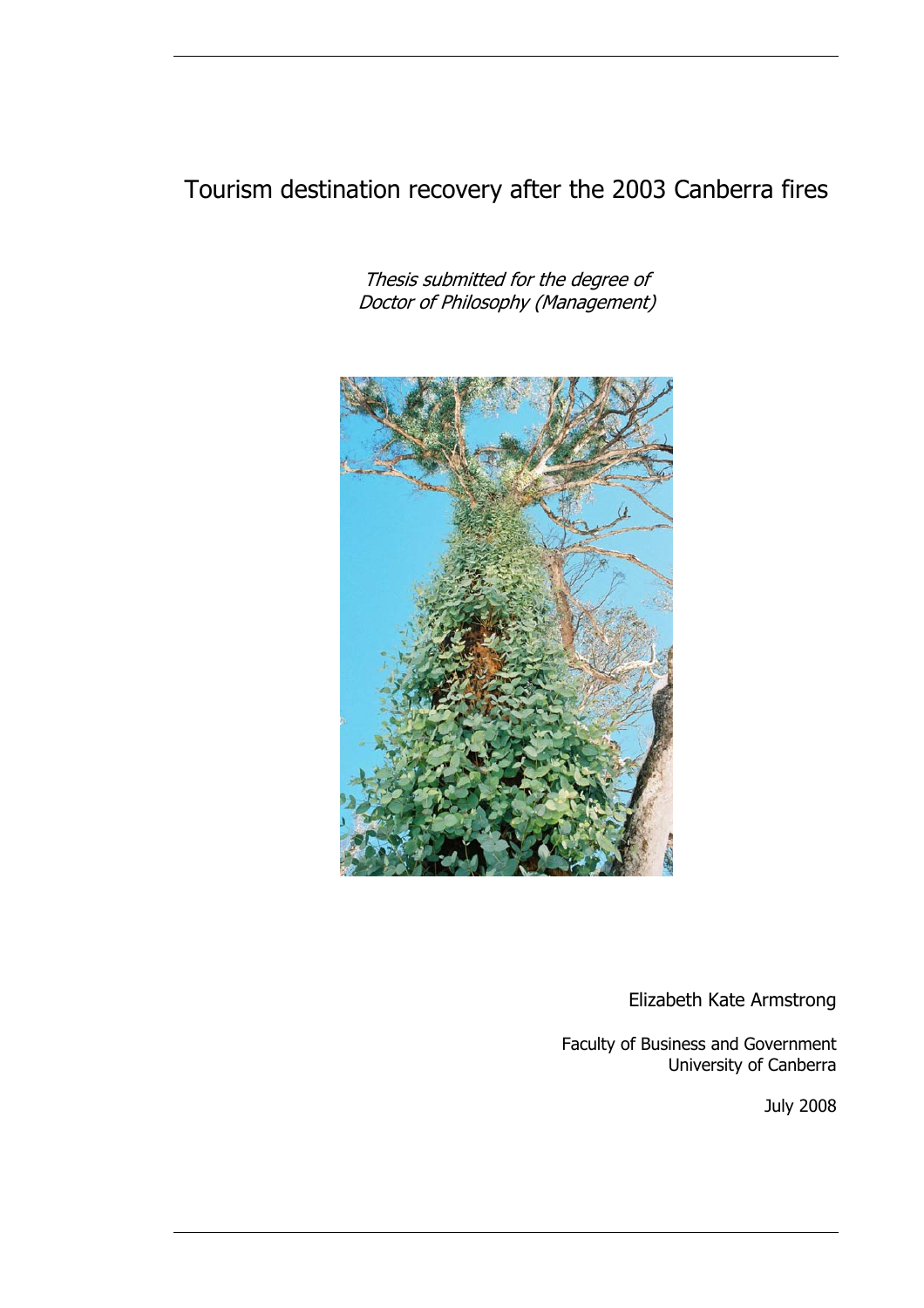Cover photograph - Evidence of natural recovery from bushfire is often symbolised by the vigorous reshooting of Eucalyptus trees. Photographer: E. K. Armstrong

© Elizabeth K. Armstrong, 2008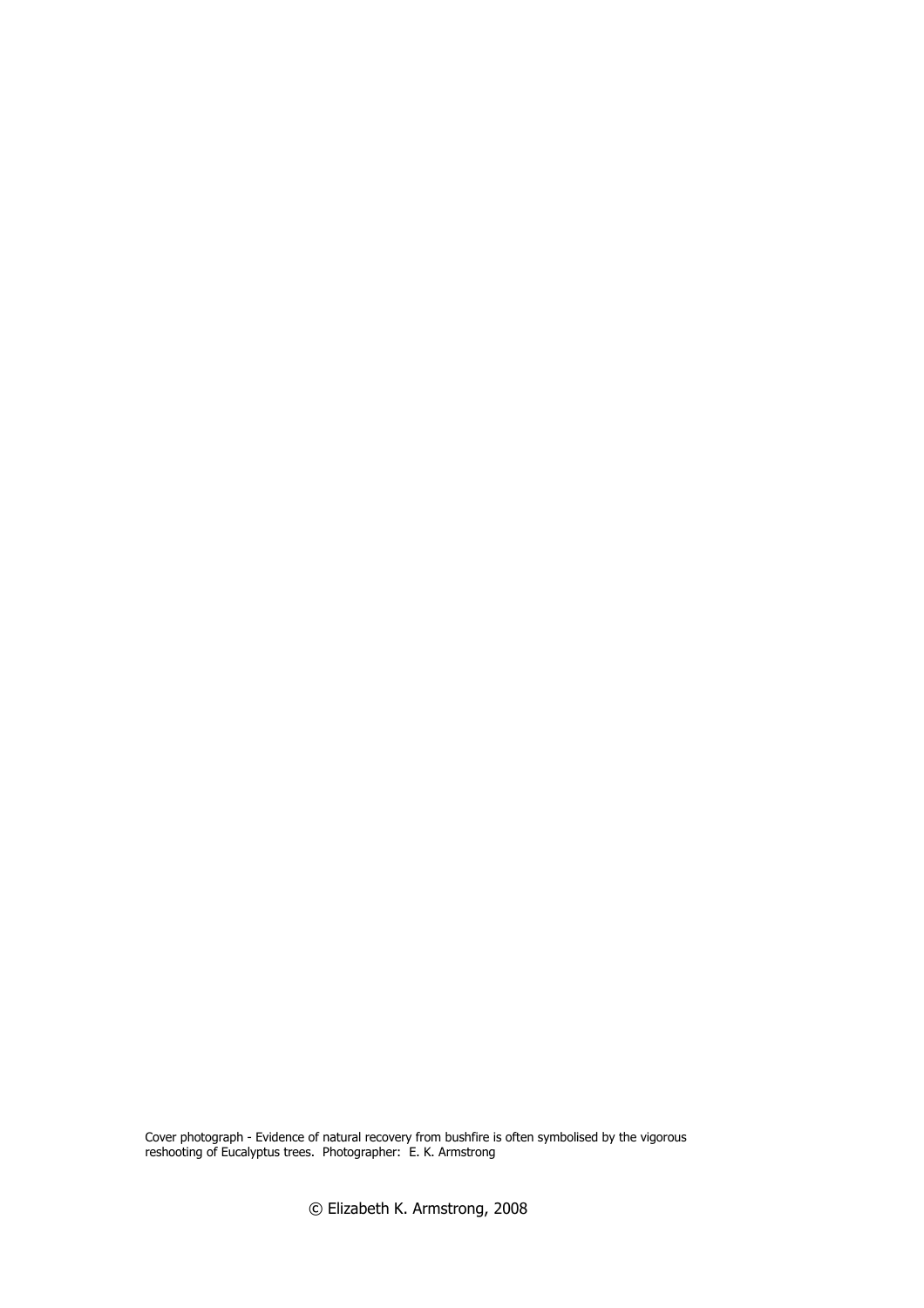#### Acknowledgements

I wish to begin by acknowledging the valuable advice, support and inspiration provided by my primary supervisor Dr Brent Ritchie and secondary supervisors Dr Susan Nicholls and Professor John Handmer (RMIT). As primary supervisor Brent carried the main load, ensured that all the hurdles were cleared and was unfailingly supportive in progress reports and scholarship applications. All my supervisors were a constant 'presence' in this endeavour and provided a research team environment. Thank you also to Dr Kerry Green (now at University of South Australia) and Dr Trevor Mules who supervised in the initial stages.

I owe an enormous debt to the representatives from government and industry who consented to be interviewed for this research. The subject matter was sensitive and I appreciate their honesty and openness in responding to my questions. A special thank you to those interviewees who gave multiple interviews over three years – your patience and constancy is greatly appreciated. Thank you also to Fiona Richards and Grace Wang, both formerly of Australian Capital Tourism, for providing data.

An Australian Postgraduate Award and supplementary scholarship from the Sustainable Tourism Cooperative Research Centre (STCRC), both initiatives of the Australian Federal Government, were critical in letting me switch to full-time study. Thank you to Professor Betty Weiler (Monash University) and Carole Kayrooz (University of Canberra) who supported my scholarship applications and Brent Ritchie and Trevor Mules who, in their capacity as Program Directors, expedited part-time employment.

Deserving of special mention is the excellent STCRC Education Program coordinated by Professor Beverly Sparks and, during my candidature, Ms Jane Malady, which provided advice, guidance and support from fellow PhD students. I also received financial support from the STCRC for attending the 2007 Council of Australian University Tourism and Hospitality Educators conference and the 2007 Canadian Travel and Tourism Research Association conference.

Many staff members at the University of Canberra assisted my postgraduate study. Administrative assistance was provided by Cath Raby, Lili Ceric, Tracy Hardy and Jennie Robens and Wendy Pollard and Peter Carling helped me scan diagrams and demystified graphics software (to an extent). During my candidature I attended several postgraduate student Write-a-thons at the Jervis Bay Field Station. Thank you to Alaine Chanter, Mary Macken-Horarik, Tony Shaddock and Auriol Weigold for facilitating these sessions and fellow students for their support and interest. Thanks also to Joelle Vandermensbrugghe for her coordination of the joint UC-ANU-ADFA-ACU Research Workshop Program and the presenters that provided valuable assistance and guidance. A special thank you to Linda Li for her informative Thesis Writing Workshops – the notes have been consulted many times.

Thank you to the staff and postgraduate students of the Tourism Program at the University of Canberra for regularly asking 'How's your thesis going?' and engaging in productive discussions about research at our seminars. During my candidature I supervised Ruth Weichard (Masters), Christine Kern (Masters) and Carolina Leon-Marillanca (Honours). The experience of supervising a research journey while undertaking my own was invaluable – thank you, I learned more from you than you learned from me.

Thank you to the ACT Bushfire Recovery Centre who, without batting an eye, promptly sent me a complete set of *Community Update* and demonstrated the type of service that resulted in their nomination as a benchmark in disaster recovery. Also to Geoff Pryor, cartoonist at *The Canberra Times*, for giving permission to reproduce a cartoon and Denis French, Copyright and Reproductions Coordinator at the National Museum of Australia, for providing a high resolution copy.

A special thank you to my family and friends for unfailingly supporting me in all of my endeavours and being a welcome diversion from study. Finally, thanks to my partner Paul Wayper who never once asked 'How's your thesis going?' and just trusted and believed and kept the technology working.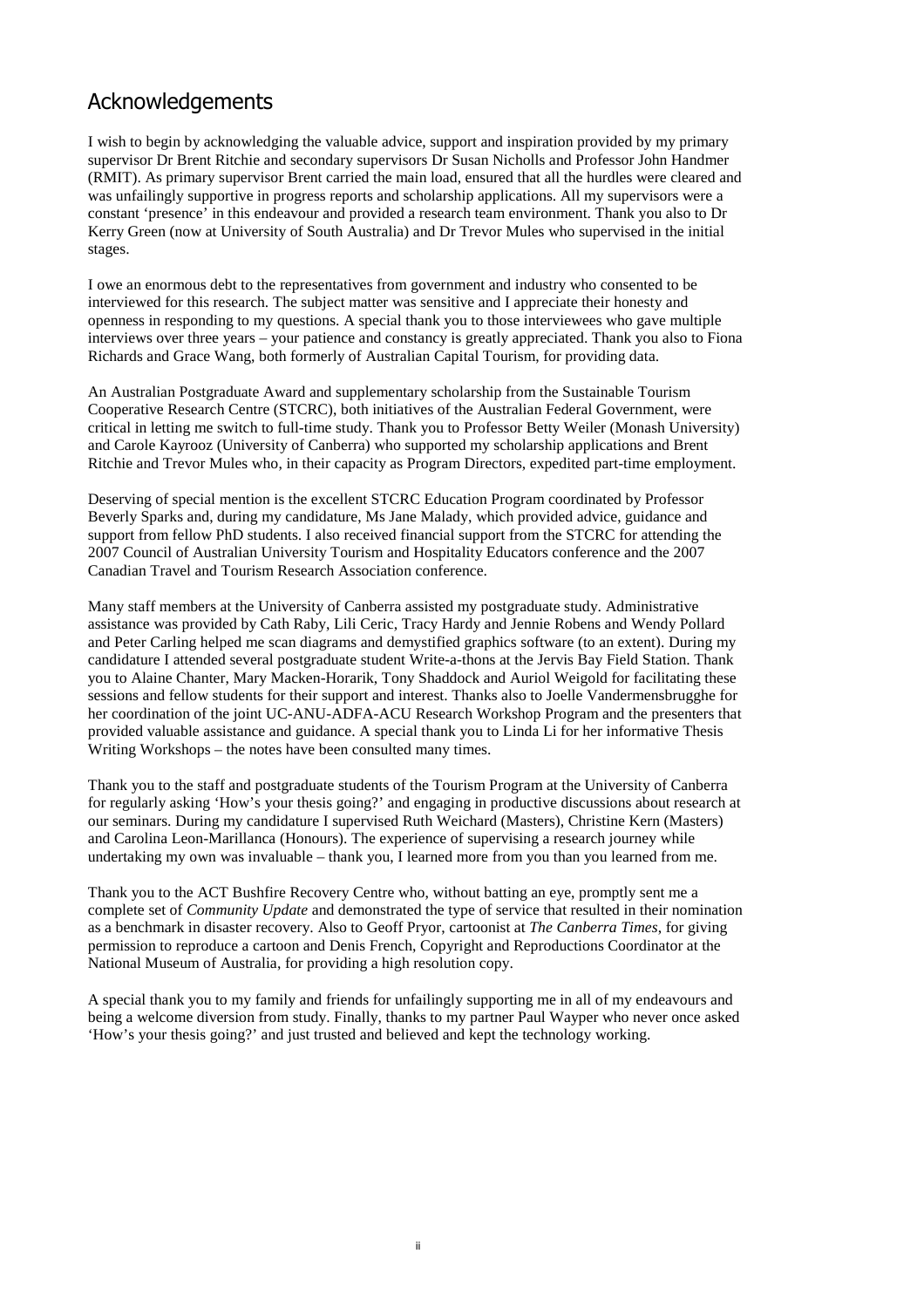#### Abstract

The tourism industry is vulnerable to crises and disasters and increasingly government and industry stakeholders are turning their attention to how to prevent, manage and recover from shock events. In the last decade there has been increasing interest in tourism research on crises and disasters, prompted in part by recognition of the tourism industry's vulnerabilities and what appear to be more frequent shock events. The beginning of this century has been marked by a series of crises and disasters including the 2001 Foot and Mouth Disease outbreak in the United Kingdom, the 2001 terrorist hijackings in the USA, the 2002 and 2005 Bali bombings, the 2003 SARS epidemic in southeast Asia and Canada, the 2004 Indian Ocean tsunami and Hurricane Katrina in the southern USA in 2005 (Henderson, 2007). The Intergovernmental Panel on Climate Change (2007a) has also predicted that the extreme weather events associated with climate change will lead to more natural disasters. Crises and disaster have local, regional and global repercussions on the tourism industry at business/corporate, industry and destination levels and the need for more attention to preparation, response and recovery is acknowledged.

Much of the initial tourism research in this field focused on descriptions of crises and disasters and their impacts on tourism with some reflection on their management. This foundation and the comprehensive crisis and disaster literature from disciplines such as psychology, sociology, economics, geography and environmental science led to development of crisis and disaster management frameworks specifically designed for the tourism industry. These frameworks have achieved varying degrees of acceptance amongst tourism researchers with Faulkner and Vikulov's (2001) Tourism Disaster Management Framework (TDMF) being the most well known and often cited. The more recent Crisis and Disaster Management Framework (CDMF) developed by Ritchie (2004) is a useful destination-level framework based on a strategic management approach.

Despite the development of these frameworks, relatively little tourism research effort has focused on destination recovery and very little on medium and long term recovery. In addition, there is little research on wildfires as a type of natural disaster. The extensive bushfires in the Australian Capital Territory (ACT) in 2003 (often referred to as the Canberra fires) provided an opportunity to investigate in a longitudinal study the short, medium *and* long term actions undertaken by the government and tourism industry to assist destination recovery and then compare them with Ritchie's prescriptive CDMF. Being longer term research this study is able to consider almost the entire recovery stage whereas other research has focused on short or medium term recovery (for example Faulkner & Vikulov, 2001).

This research centred on a case study which is defined by Yin (1989 quoted in Wimmer  $\&$ Dominick, 1997, p. 102) as an 'empirical inquiry that uses multiple sources of evidence to investigate a contemporary phenomenon within its real-life context'. This case study used interviewing, the documentary method and participant observation as the key methods. Representatives of government and the tourism industry were interviewed in-depth about the actions taken by their organisations or businesses. The interviews were semi-structured with mostly open-ended questions and some participants undertook multiple interviews over a three year period. Extensive secondary data and documentation about the bushfire and subsequent response and recovery was generated by the ACT government, industry and community and publicly available sources included reports and reviews, media releases, newspaper articles, newsletters, brochures, websites and legal and coronial enquiries. These were critical for gaining a comprehensive understanding of recovery. Participant observation was also important and, as a resident of the ACT, the author participated in relevant events and observed the public face of community recovery.

The three methods resulted in a large data set that was distilled into a 'response and recovery story' structured according to Ritchie's CDMF. Upon comparing the findings with the framework, it was found that many elements were evident in the 'real life' case study including crisis communication, resource management, stakeholder communication, destination restoration and disasters as agents for change. There were also new findings that could be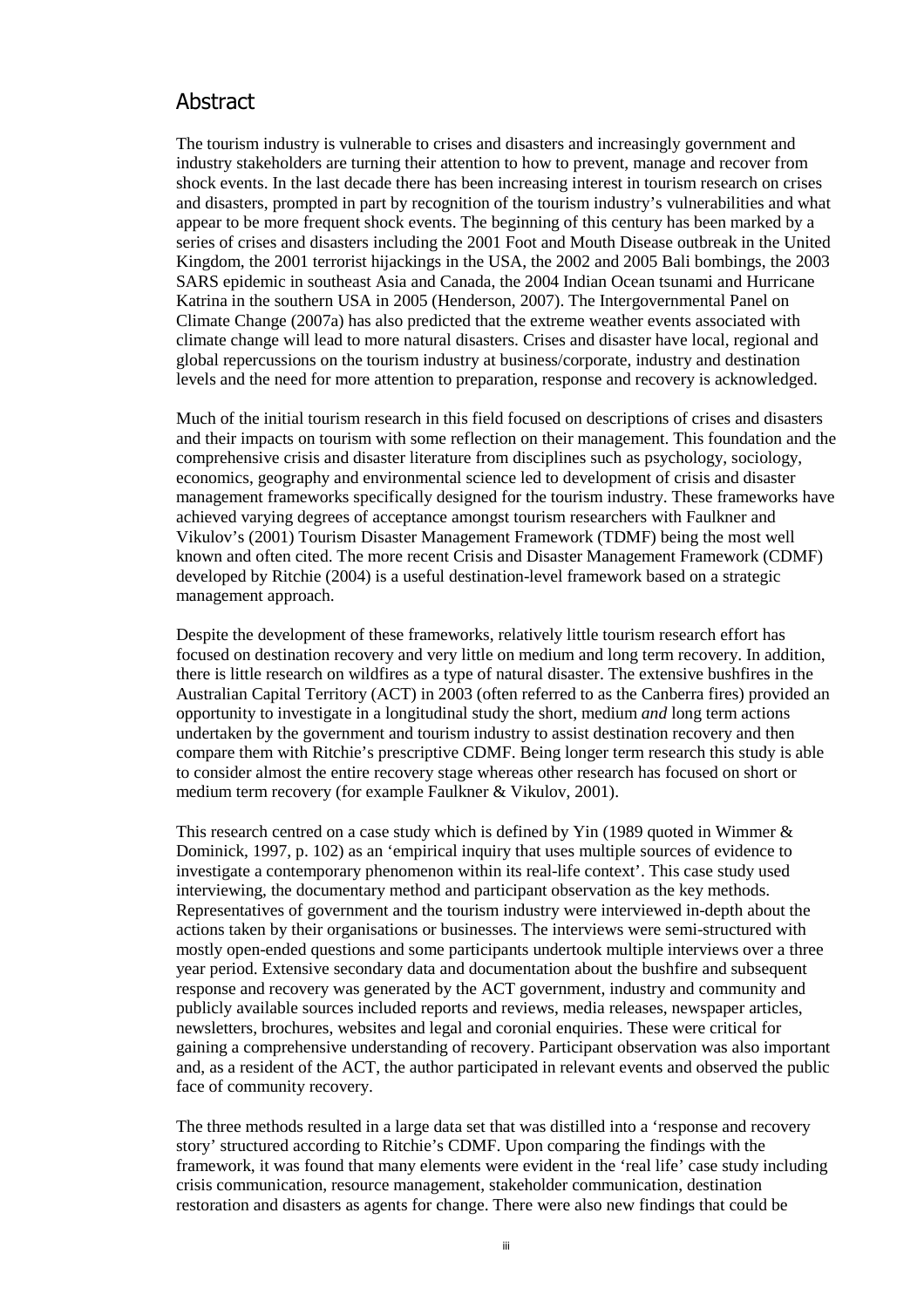integrated into a redeveloped framework including the establishment of a recovery team, training for crisis and disaster management, tourist/visitor management, recovery planning, human resource management issues, business recovery tools, partnerships and memorialisation and commemoration. The resulting Tourism Industry Crisis and Disaster Management Framework (TICDMF) is a practical and comprehensive tool for Destination Management Organisations (DMOs) that both describes what occurred in a real life case study but also prescribes recommended management actions.

In addition to specific recommendations for the ACT tourism industry, this research also resulted in general recommendations to the tourism industry, government and educators. These focused on (i) the importance of crisis and disaster management planning, (ii) the need to evaluate and document response and recovery and devote adequate resources to organisational learning, (iii) potential use of tools like the TICDMF and the plethora of resources to manage crises and disasters, (iv) educating staff, academics and tertiary tourism and hospitality students about crisis and disaster management and (v) accepting the chaos of recovery and devoting adequate resources to address the resulting complexity.

The tourism industry is vulnerable to external shocks whether they be local crises or national disasters. The preparedness of the industry and its ability to effectively respond and recover is of critical importance for destinations and the community in which they function. Case studies of crises and disaster and development of a body of theoretical and practical knowledge will ensure that government and industry continue to play an important role in caring for the safety and security of tourists while maintaining a viable and sustainable industry for all stakeholders.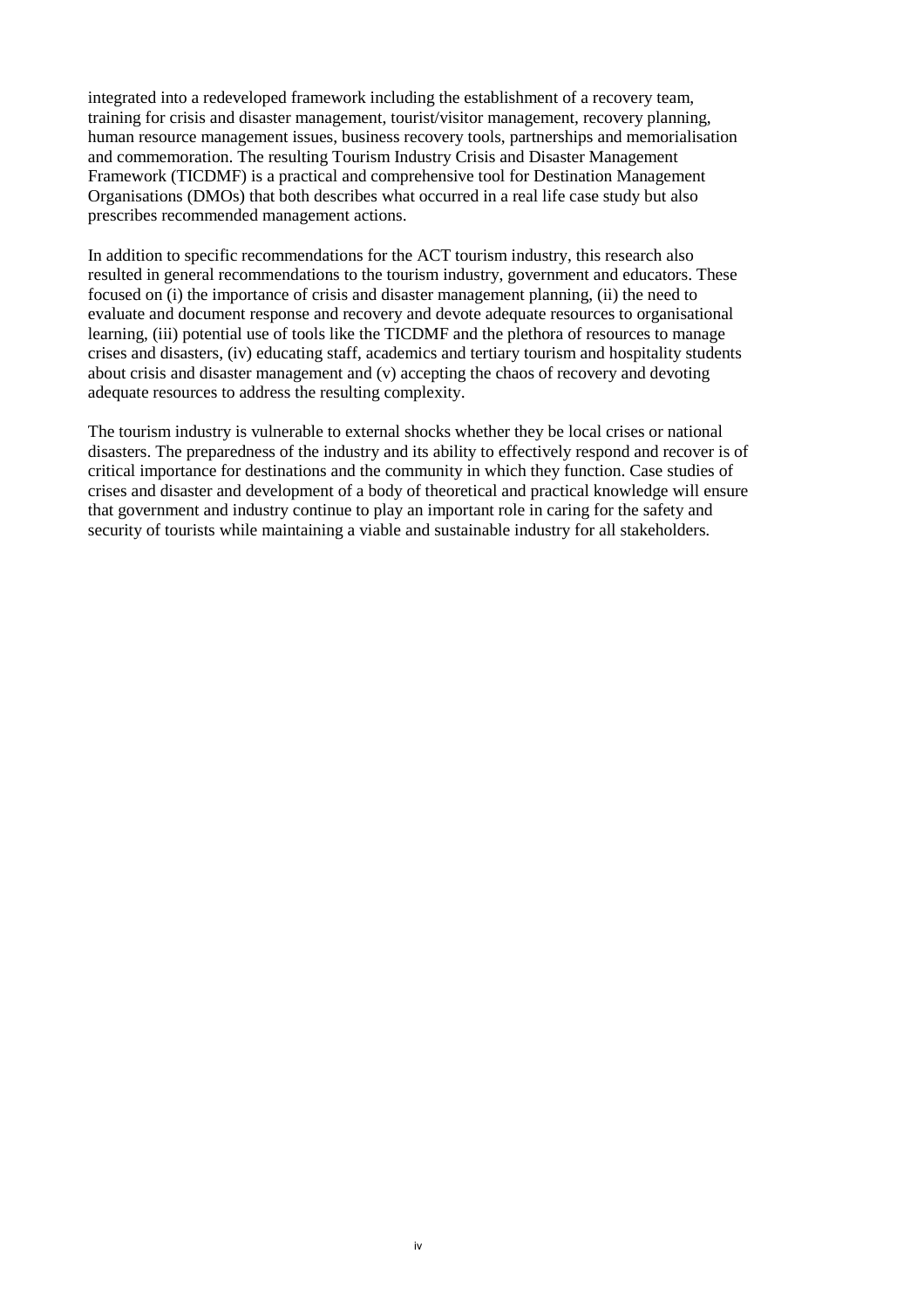### Table of contents

| 1.1        |                                                                       |  |
|------------|-----------------------------------------------------------------------|--|
| 1.2        |                                                                       |  |
| 1.3        |                                                                       |  |
| 1.3.1      |                                                                       |  |
| 1.3.2      |                                                                       |  |
| 1.3.3      |                                                                       |  |
| 1.4        |                                                                       |  |
| 1.5        |                                                                       |  |
| 1.6        |                                                                       |  |
| 1.7        |                                                                       |  |
|            |                                                                       |  |
|            |                                                                       |  |
| 2.1        |                                                                       |  |
| 2.1.1      |                                                                       |  |
| 2,2        | Crisis and disaster management frameworks for the tourism industry 18 |  |
| 2.2.1      |                                                                       |  |
| 2.2.2      |                                                                       |  |
| 2.2.3      |                                                                       |  |
| 2.2.4      |                                                                       |  |
| 2.2.5      |                                                                       |  |
| 2.2.6      |                                                                       |  |
| 2.2.7      |                                                                       |  |
| 2.2.8      | A strategic management approach to disaster response and recovery  27 |  |
| <b>2.3</b> |                                                                       |  |
| 2.3.1      |                                                                       |  |
| 2.3.2      |                                                                       |  |
| 2.3.3      |                                                                       |  |
| 2.3.4      |                                                                       |  |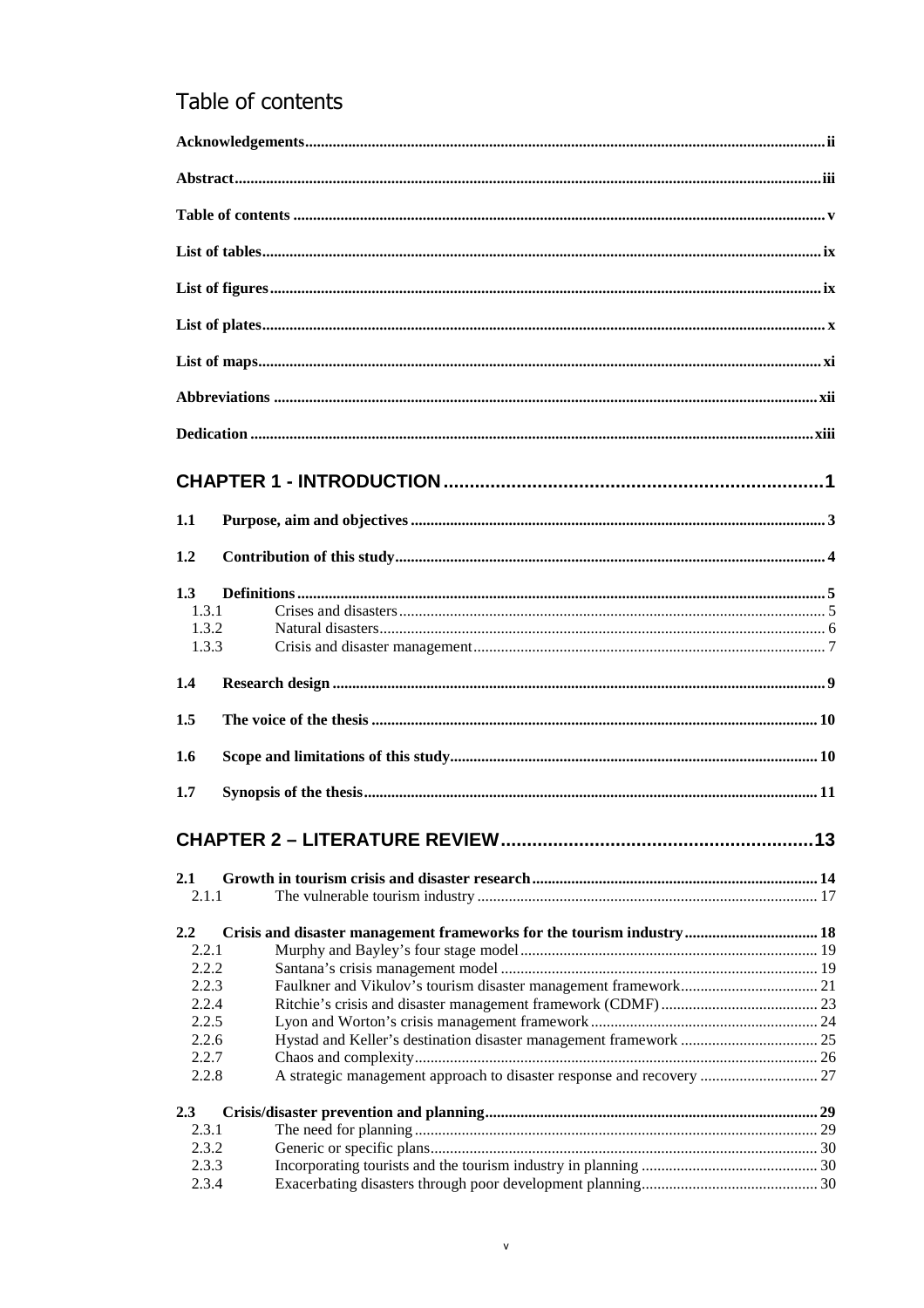| 2,4                           |                                                                          |    |
|-------------------------------|--------------------------------------------------------------------------|----|
| 2.4.1                         |                                                                          |    |
| 2.4.2                         |                                                                          |    |
| 2.4.3                         |                                                                          |    |
| 2.4.4                         |                                                                          |    |
| 2.5                           |                                                                          |    |
| 2.5.1                         |                                                                          |    |
| 2.5.2                         |                                                                          |    |
| 2.6                           |                                                                          |    |
|                               |                                                                          |    |
|                               |                                                                          |    |
| 3.1                           |                                                                          |    |
| 3.1.1                         |                                                                          |    |
| 3.1.2<br>3.1.3                |                                                                          |    |
| 3.1.4                         |                                                                          |    |
| 3.1.5                         | The setting for the case study: Background on the ACT tourism industry54 |    |
|                               |                                                                          |    |
| 3.2                           |                                                                          |    |
| 3.2.1                         |                                                                          |    |
| 3.2.2                         |                                                                          |    |
| 3.2.3                         |                                                                          |    |
| 3.2.4                         |                                                                          |    |
| 3.3                           |                                                                          |    |
| 3.3.1                         |                                                                          |    |
| 3.3.2                         |                                                                          |    |
| 3.3.3                         |                                                                          |    |
| 3.3.4                         |                                                                          |    |
| 3.3.5                         |                                                                          |    |
| 3.3.6                         |                                                                          |    |
| 3.4                           |                                                                          |    |
|                               |                                                                          |    |
| $3.5^{\circ}$<br>Limitations. |                                                                          | 68 |
|                               | CHAPTER 4 - STRATEGIC EVALUATION AND CONTROL                             |    |
|                               |                                                                          |    |
| 4.1<br>4.1.1                  |                                                                          |    |
| 4.1.2                         |                                                                          |    |
|                               |                                                                          |    |
| 4.2                           |                                                                          |    |
| 4.3                           |                                                                          |    |
| 4.3.1                         |                                                                          |    |
| 4.3.2                         |                                                                          |    |
| 4.3.3                         |                                                                          |    |
| 4.3.4                         |                                                                          |    |
|                               |                                                                          |    |
|                               | <b>CHAPTER 5 - STRATEGIC COMMUNICATION AND RESOURCE</b>                  |    |
|                               |                                                                          |    |

| 5.1.2 |  |
|-------|--|
| 5.1.3 |  |
|       |  |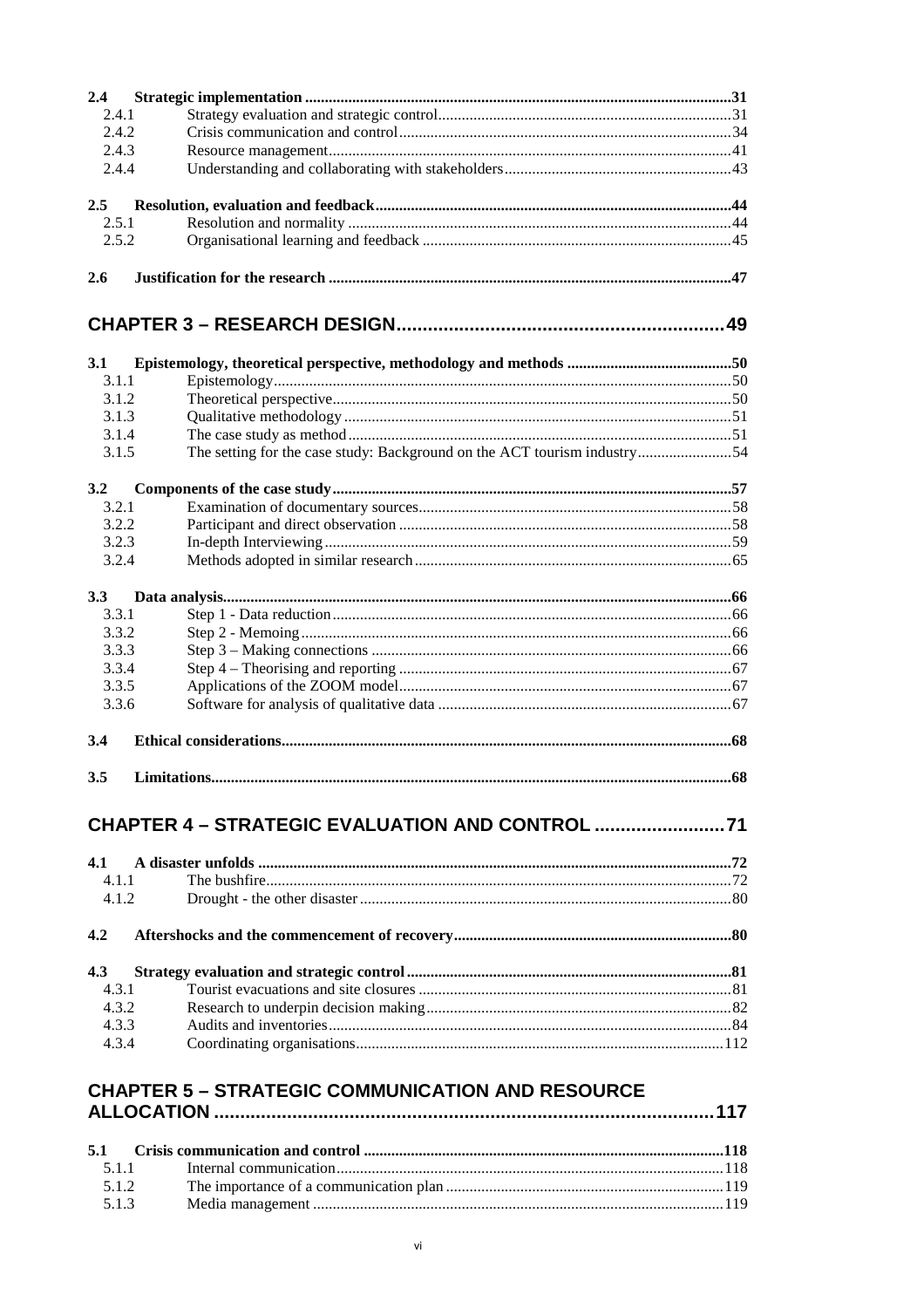| 5.1.4 |                                                                         |  |
|-------|-------------------------------------------------------------------------|--|
| 5.1.5 |                                                                         |  |
| 5.1.6 |                                                                         |  |
| 5.1.7 |                                                                         |  |
| 5.2   |                                                                         |  |
| 5.2.1 |                                                                         |  |
| 5.2.2 |                                                                         |  |
| 5.3   |                                                                         |  |
| 5.3.1 | Shaping Our Territory - Options and Opportunities for Non-Urban ACT 147 |  |
| 5.3.2 |                                                                         |  |
|       |                                                                         |  |
| 5.4   |                                                                         |  |
| 5.4.1 |                                                                         |  |
| 5.4.2 |                                                                         |  |
| 5.4.3 |                                                                         |  |
| 5.4.4 |                                                                         |  |
| 5.4.5 |                                                                         |  |
| 5.5   |                                                                         |  |
| 5.5.1 |                                                                         |  |

### **CHAPTER 6 – RESOLUTION, STRATEGIC LEARNING AND FEEDBACK 161**

| 6.1   |                                                                                   |  |
|-------|-----------------------------------------------------------------------------------|--|
| 6.1.1 | Open for business – the redevelopment, rehabilitation and reopening of sites  162 |  |
| 6.1.2 |                                                                                   |  |
| 6.1.3 |                                                                                   |  |
| 6.2   |                                                                                   |  |
| 6.2.1 |                                                                                   |  |
| 6.2.2 |                                                                                   |  |
| 6.2.3 |                                                                                   |  |
| 6.3   |                                                                                   |  |
| 6.3.1 |                                                                                   |  |
|       |                                                                                   |  |
| 7.1   |                                                                                   |  |
| 7.2   | Analysing and redeveloping the Crisis and Disaster Management Framework 185       |  |
| 7.2.1 |                                                                                   |  |
| 7.2.2 |                                                                                   |  |
| 7.2.3 | The Tourism Industry Crisis and Disaster Management Framework (TICDMF) 189        |  |
| 7.3   |                                                                                   |  |
| 7.4   |                                                                                   |  |
| 7.5   |                                                                                   |  |
| 7.5.1 |                                                                                   |  |
| 7.5.2 | General recommendations to government, the tourism industry and universities  196 |  |
| 7.6   |                                                                                   |  |
| 7.7   |                                                                                   |  |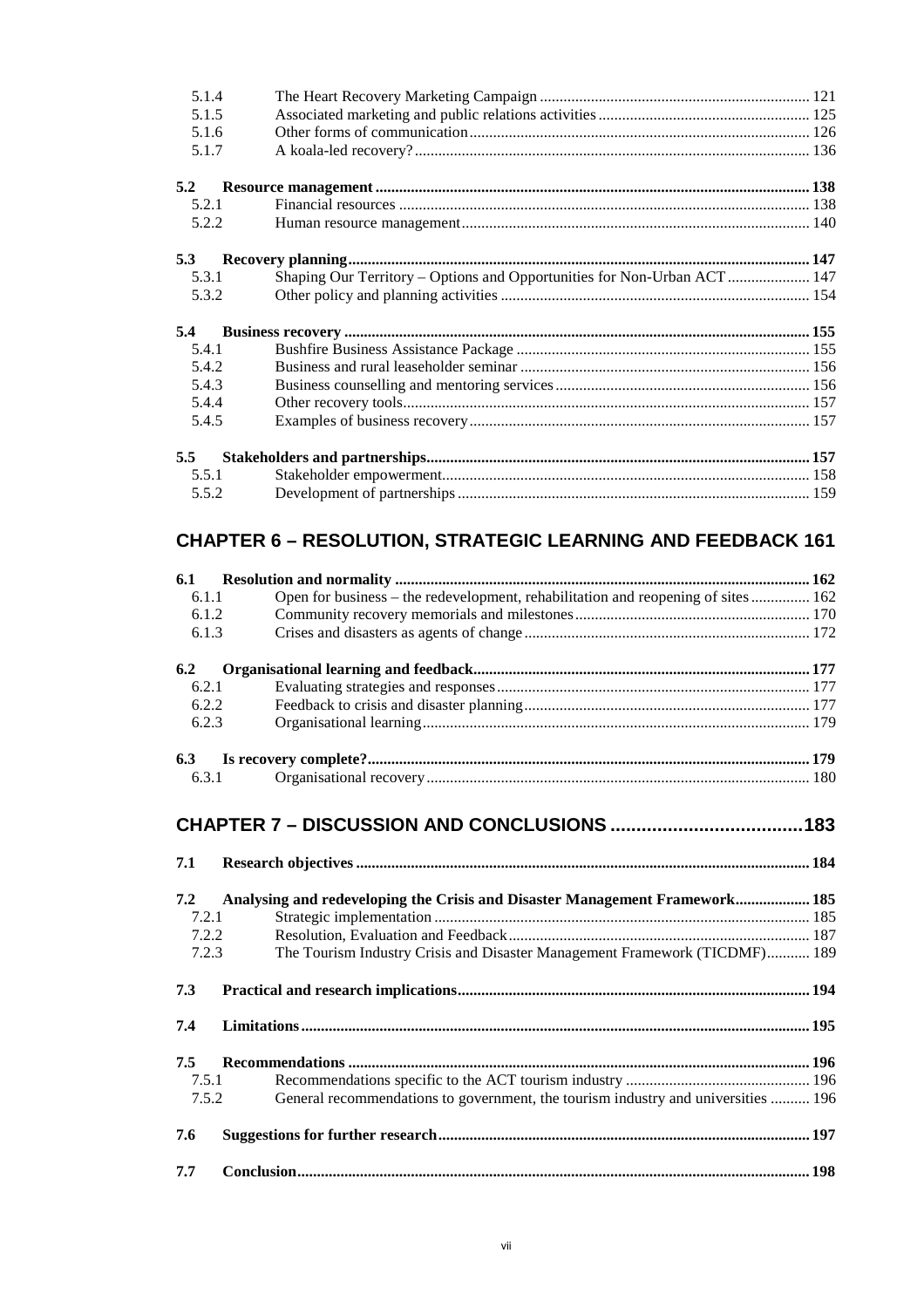| 199  |
|------|
|      |
| .217 |
|      |
|      |
|      |
|      |
|      |
|      |
| .242 |
|      |
|      |
|      |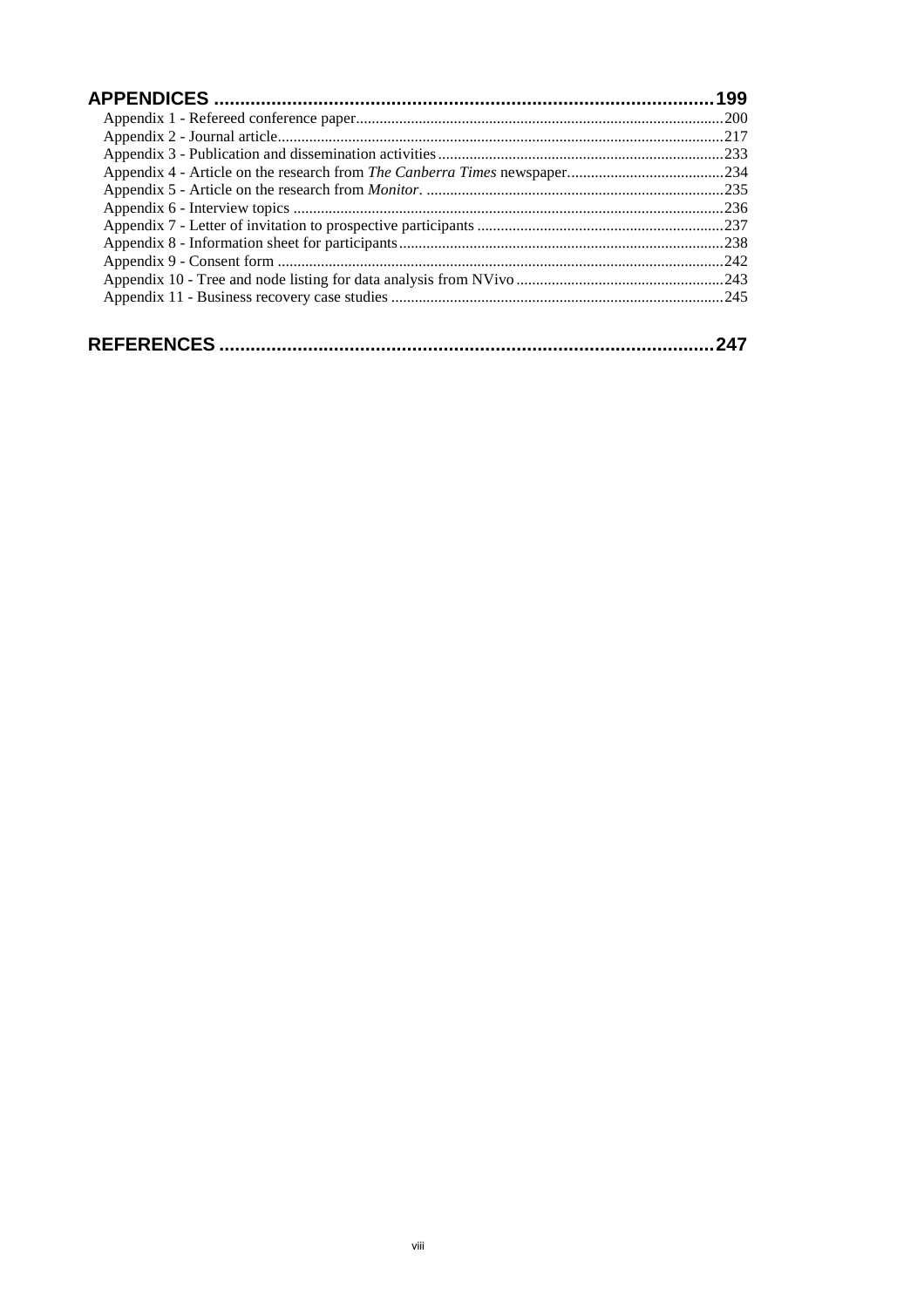### List of tables

| Table 1.1  |                                                                                       |  |
|------------|---------------------------------------------------------------------------------------|--|
| Table 1.2  |                                                                                       |  |
| Table 1.3  | Characteristics, counter measures and issues of wildfires adapted from Carter (1991). |  |
| Table 1.4  | The context of this research in Ritchie's (1994) managerial research category 9       |  |
| Table 2.1  |                                                                                       |  |
| Table 2.2  |                                                                                       |  |
| Table 2.3  |                                                                                       |  |
| Table 2.4  |                                                                                       |  |
| Table 3.1  |                                                                                       |  |
| Table 3.2  |                                                                                       |  |
| Table 3.3  |                                                                                       |  |
| Table 3.4  |                                                                                       |  |
| Table 3.5  |                                                                                       |  |
| Table 3.6  |                                                                                       |  |
| Table 3.7  | A selection of participant-observation activities undertaken for the case study58     |  |
| Table 3.8  |                                                                                       |  |
| Table 3.9  |                                                                                       |  |
| Table 3.10 |                                                                                       |  |
| Table 4.1  |                                                                                       |  |
| Table 4.2  |                                                                                       |  |
| Table 4.3  | Average percentage fluctuations in visitor numbers for NCAA members, 2002-2006 92     |  |
| Table 4.4  | Natural areas burnt in the ACT bushfires and comparisons with NSW and Victoria.  93   |  |
| Table 4.5  |                                                                                       |  |
| Table 4.6  | Bushfire impacts on day trip and tourism product along Tourist Drive 5.  108          |  |
| Table 4.7  | Lessons learned about recovery from ACT Bushfire Recovery Taskforce (2003b).  113     |  |
| Table 4.8  |                                                                                       |  |
| Table 5.1  |                                                                                       |  |
| Table 5.2  |                                                                                       |  |
| Table 5.3  |                                                                                       |  |
| Table 5.4  |                                                                                       |  |
| Table 5.5  |                                                                                       |  |
| Table 5.6  |                                                                                       |  |
| Table 5.7  |                                                                                       |  |
| Table 6.1  |                                                                                       |  |
| Table 6.2  |                                                                                       |  |
| Table 7.1  |                                                                                       |  |

## List of figures

| Figure 2.1<br>Figure 2.2<br>Figure 2.3<br>Figure 2.4<br>Faulkner and Vikulov's (2001, p.338) tourism disaster management framework 22<br>Figure 2.5<br>Figure 2.6 |  |
|-------------------------------------------------------------------------------------------------------------------------------------------------------------------|--|
|                                                                                                                                                                   |  |
|                                                                                                                                                                   |  |
|                                                                                                                                                                   |  |
|                                                                                                                                                                   |  |
|                                                                                                                                                                   |  |
|                                                                                                                                                                   |  |
| Figure 2.7                                                                                                                                                        |  |
| Hystad and Keller's (2008, p.159) destination disaster management framework.  26<br>Figure 2.8                                                                    |  |
| Figure 2.9                                                                                                                                                        |  |
| Figure 2.10                                                                                                                                                       |  |
| Figure 2.11                                                                                                                                                       |  |
| Figure 2.12                                                                                                                                                       |  |
| Figure 2.13                                                                                                                                                       |  |
| The relationship between epistemology, theoretical perspective, methodology and methods.  50<br>Figure 3.1                                                        |  |
| The level of investigator immersion in the research setting based on Riley and Love (2000).  59<br>Figure 3.2                                                     |  |
| Figure 3.3                                                                                                                                                        |  |
| Figure 4.1                                                                                                                                                        |  |
| Figure 4.2                                                                                                                                                        |  |
| Figure 4.3                                                                                                                                                        |  |
| Figure 4.4                                                                                                                                                        |  |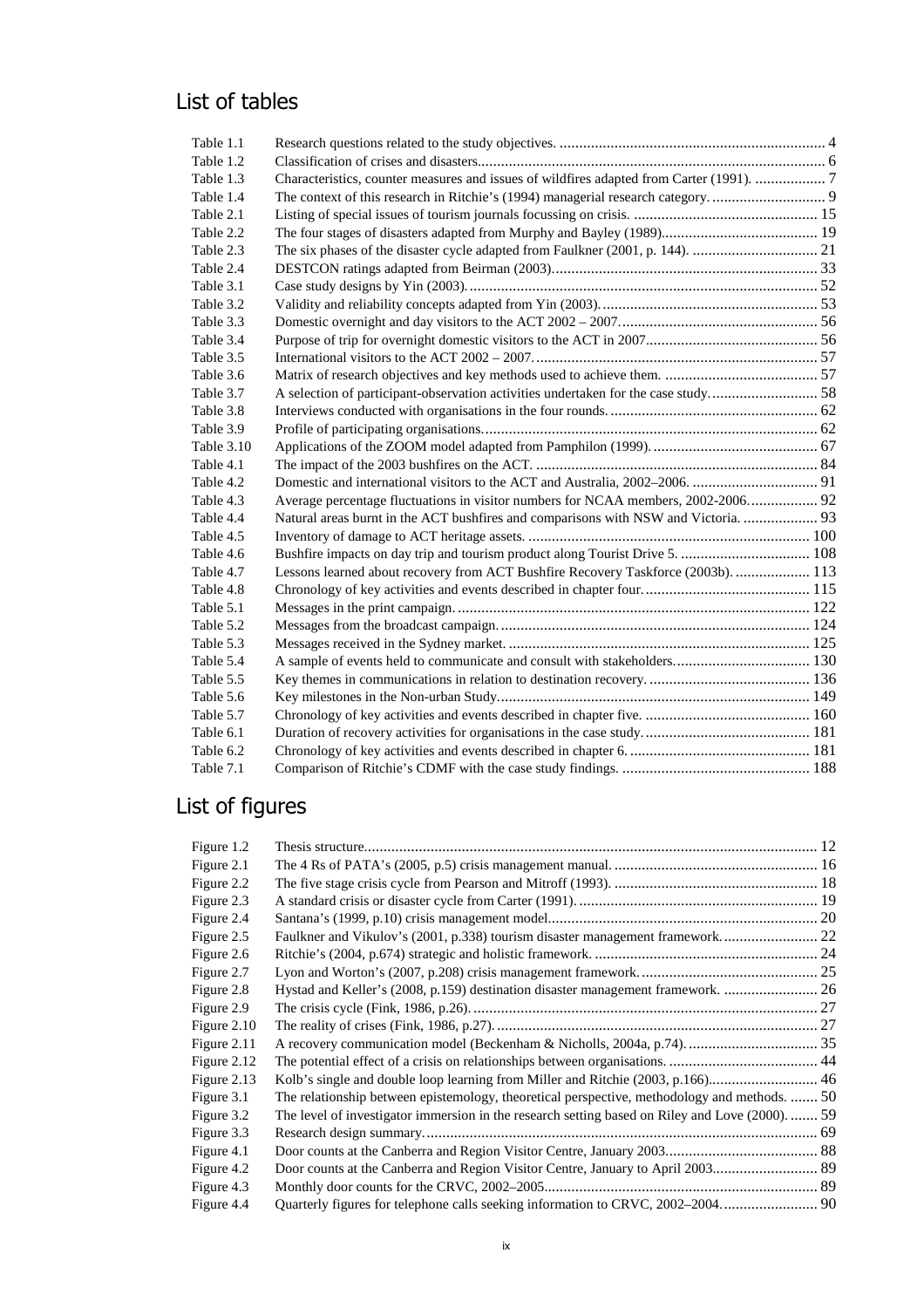| Figure 4.5 |                                                                                                   |  |
|------------|---------------------------------------------------------------------------------------------------|--|
| Figure 4.6 |                                                                                                   |  |
| Figure 7.1 | Ritchie's (2004, p.674) strategic and holistic framework for crisis and disaster management.  185 |  |
| Figure 7.2 |                                                                                                   |  |
|            |                                                                                                   |  |

# List of plates

| Plate 4.1    |                                                                                                 |  |
|--------------|-------------------------------------------------------------------------------------------------|--|
| Plate 4.2    |                                                                                                 |  |
| Plate 4.3    |                                                                                                 |  |
| Plate 4.4    |                                                                                                 |  |
| Plate 4.5    |                                                                                                 |  |
| Plate 4.6    |                                                                                                 |  |
| Plate 4.7    |                                                                                                 |  |
| Plate 4.8    |                                                                                                 |  |
| Plate 4.9    | The remains of the koala enclosure, Tidbinbilla Nature Reserve, January 2003. 95                |  |
| Plate $4.10$ | TNR replacement entrance sign with fire damage evident in the background in January 200495      |  |
| Plate $4.11$ | TNR fire-damaged entrance sign and an artefact display in the visitor centre, January 2004.  96 |  |
| Plate 4.12   |                                                                                                 |  |
| Plate $4.13$ |                                                                                                 |  |
| Plate $4.14$ | Damage to the forest estate and evidence of felling and windrowing, January 2004. 98            |  |
| Plate $4.15$ | Damage to Laurel Campsite with evidence of felling and windrowing, April 2004.  98              |  |
| Plate $4.16$ |                                                                                                 |  |
| Plate $4.17$ |                                                                                                 |  |
| Plate 4.18   |                                                                                                 |  |
| Plate 4.19   |                                                                                                 |  |
| Plate $4.20$ |                                                                                                 |  |
| Plate 4.21   |                                                                                                 |  |
| Plate 4.22   |                                                                                                 |  |
| Plate 4.23   | Remains of an interpretive sign near Mount Franklin Chalet, NNP, 7 February 2003104             |  |
| Plate 4.24   | 'City without a soul', Geoff Pryor, The Canberra Times, 20 January 2003. 111                    |  |
| Plate 5.1    |                                                                                                 |  |
| Plate 5.2    | Still from the Heart Recovery Marketing Campaign television commercial.  123                    |  |
| Plate 5.3    |                                                                                                 |  |
| Plate 5.4    |                                                                                                 |  |
| Plate 5.5    |                                                                                                 |  |
| Plate 5.6    |                                                                                                 |  |
| Plate 5.7    |                                                                                                 |  |
| Plate 5.8    |                                                                                                 |  |
| Plate 5.9    |                                                                                                 |  |
| Plate $5.10$ |                                                                                                 |  |
|              |                                                                                                 |  |
| Plate $5.11$ |                                                                                                 |  |
| Plate $5.12$ |                                                                                                 |  |
| Plate $5.13$ |                                                                                                 |  |
| Plate $5.14$ |                                                                                                 |  |
| Plate 5.15   | Lucky recuperating in her enclosure at Tidbinbilla Nature Reserve in 2005.  137                 |  |
| Plate 5.16   | Interpretive panel outside Lucky's enclosure at Tidbinbilla Nature Reserve in 2004.  137        |  |
| Plate 5.17   | Interpretive panel outside Lucky's enclosure at Tidbinbilla Nature Reserve in 2004.  138        |  |
| Plate 5.18   |                                                                                                 |  |
| Plate 6.1    |                                                                                                 |  |
| Plate 6.2    |                                                                                                 |  |
| Plate 6.3    | The reopening of the Cotter Reserve on the Murrumbidgee River on 28 January 2004164             |  |
| Plate 6.4    | Cotter Reserve playground on the Murrumbidgee River, 28 January 2004.  165                      |  |
| Plate 6.5    |                                                                                                 |  |
| Plate 6.6    |                                                                                                 |  |
| Plate 6.7    |                                                                                                 |  |
| Plate 6.8    |                                                                                                 |  |
| Plate 6.9    |                                                                                                 |  |
| Plate $6.10$ | Interpretive panel on the walk to the Mount Franklin summit, 29 April 2008.  169                |  |
| Plate 6.11   | Curved metal structures at the Memorial refer to the ferocity of the fires, 17 April 2008. 171  |  |
| Plate 6.12   | Photographs at the Memorial refer to memory and human resilience, 17 April 2008171              |  |
| Plate 6.13   | A selection of the inscribed salvaged bricks at the ACT Bushfire Memorial, 17 April 2008172     |  |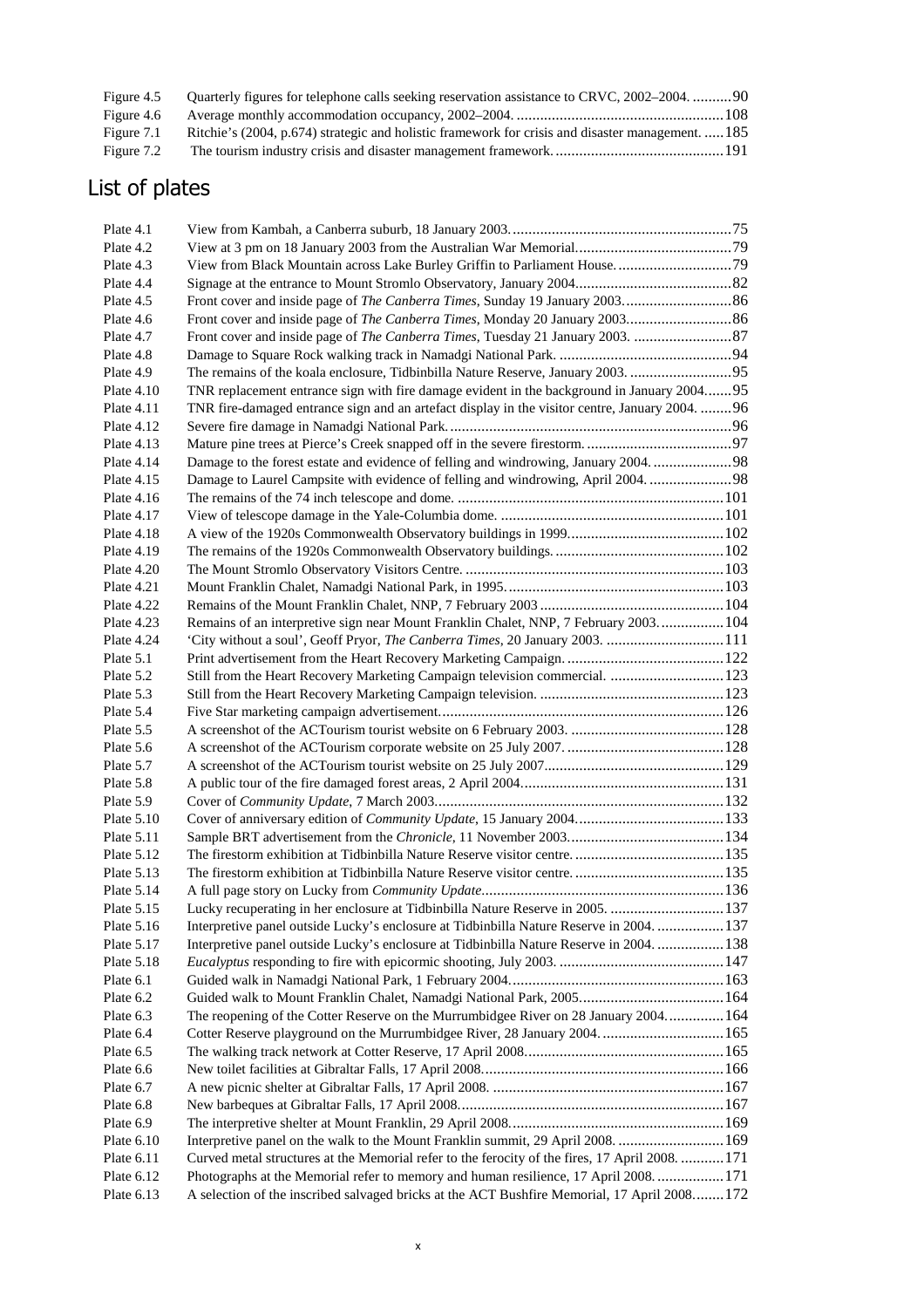## List of maps

| Map $1.1$ | Areas of south-eastern Australia affected by bushfires in January and February 2003 |  |
|-----------|-------------------------------------------------------------------------------------|--|
| Map $3.1$ |                                                                                     |  |
| Map $4.1$ |                                                                                     |  |
| Map $4.2$ |                                                                                     |  |
| Map $4.3$ |                                                                                     |  |
| Map $4.4$ |                                                                                     |  |
| Map 4.5   |                                                                                     |  |
|           |                                                                                     |  |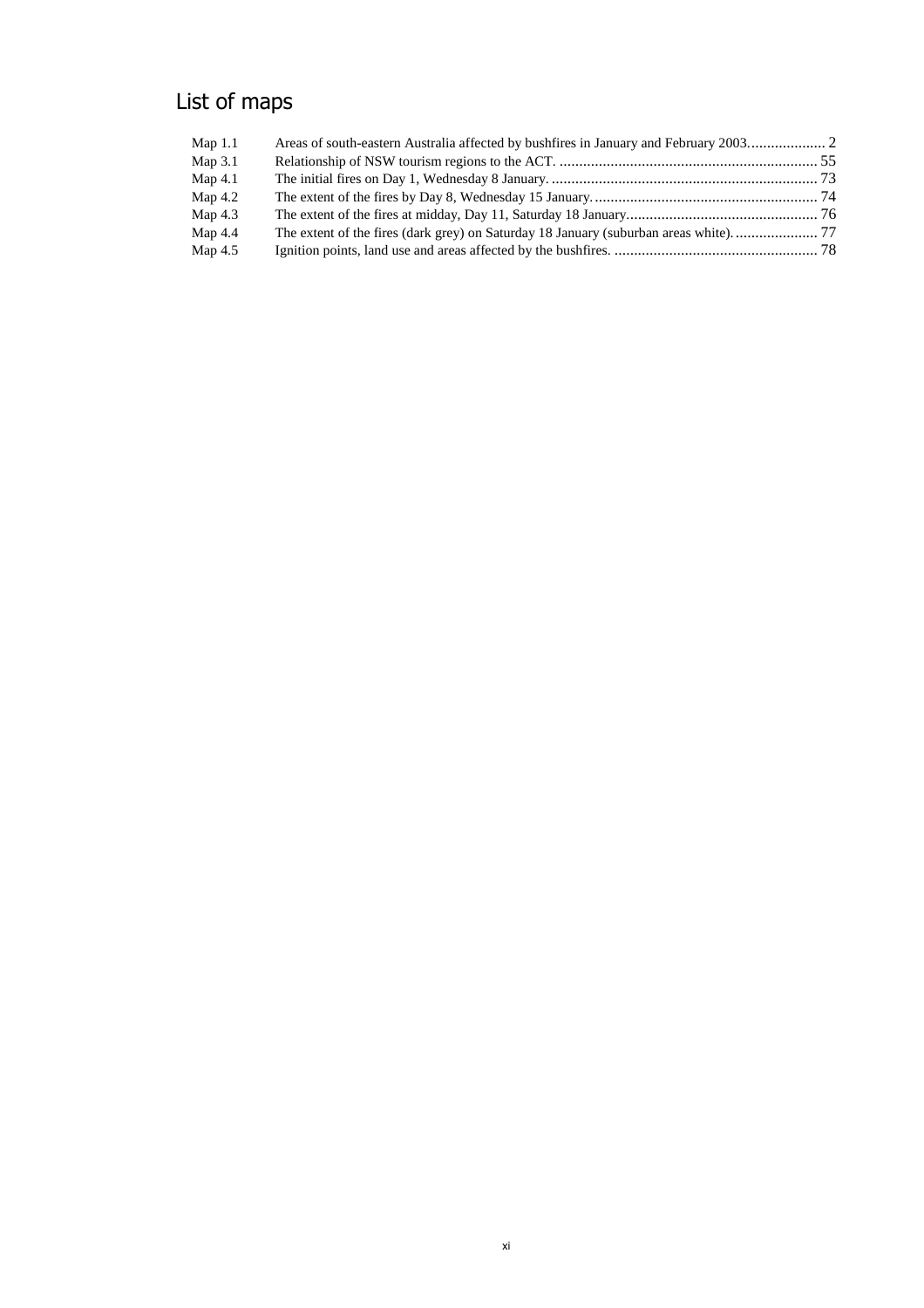#### Abbreviations

| ACT              | <b>Australian Capital Territory</b>                                           |
|------------------|-------------------------------------------------------------------------------|
| <b>ACTF</b>      | <b>ACT</b> Forests                                                            |
| <b>ACTourism</b> | Australian Capital Tourism (was Canberra Tourism and Events Corporation until |
|                  | mid-2003 and Australian Capital Tourism Corporation until 2006)               |
| <b>ANU</b>       | <b>Australian National University</b>                                         |
| <b>BRT</b>       | <b>Bushfire Recovery Taskforce</b>                                            |
| <b>BTA</b>       | <b>British Tourist Authority</b>                                              |
| <b>CAA</b>       | Canberra Accommodation Association                                            |
| <b>CCI</b>       | ACT and Region Chamber of Commerce and Industry                               |
| <b>CDMF</b>      | Crisis and Disaster Management Framework (B. W. Ritchie, 2004)                |
| <b>CERG</b>      | Community and Expert Reference Group                                          |
| <b>CRTOA</b>     | Canberra and Region Tourism Operators Association                             |
| <b>CRVC</b>      | Canberra and Region Visitors Centre                                           |
| <b>DMO</b>       | <b>Destination Management Organisation</b>                                    |
| <b>EACT</b>      | <b>Environment ACT</b>                                                        |
| <b>EMA</b>       | <b>Emergency Management Australia</b>                                         |
| <b>ESB</b>       | <b>Emergency Services Bureau</b>                                              |
| <b>FMD</b>       | Foot and Mouth Disease                                                        |
| IAG              | <b>International Arboretum and Gardens</b>                                    |
| <b>IPCC</b>      | Intergovernmental Panel on Climate Change                                     |
| <b>MRC</b>       | Murrumbidgee River Corridor                                                   |
| <b>MSO</b>       | Mount Stromlo Observatory                                                     |
| <b>NCAA</b>      | National Capital Attractions Association                                      |
| <b>NCETP</b>     | National Capital Educational Tourism Project                                  |
| <b>NNP</b>       | Namadgi National Park                                                         |
| <b>NSW</b>       | <b>New South Wales</b>                                                        |
| <b>NUS</b>       | Non-Urban Study                                                               |
| <b>PATA</b>      | Pacific Asia Travel Association                                               |
| <b>SARS</b>      | Severe Acute Respiratory Syndrome                                             |
| <b>SFP</b>       | <b>Stromlo Forest Park</b>                                                    |
| <b>STCRC</b>     | <b>Sustainable Tourism Cooperative Research Centre</b>                        |
| <b>TDMF</b>      | Tourism Disaster Management Framework (Faulkner & Vikulov, 2001)              |
| <b>TIC</b>       | Tourism Industry Council (ACT and Region) Ltd                                 |
| <b>TICDMF</b>    | Tourism Industry Crisis and Disaster Management Framework                     |
| <b>TNR</b>       | Tidbinbilla Nature Reserve                                                    |
| <b>TRRT</b>      | Tourism Response and Recovery Team                                            |